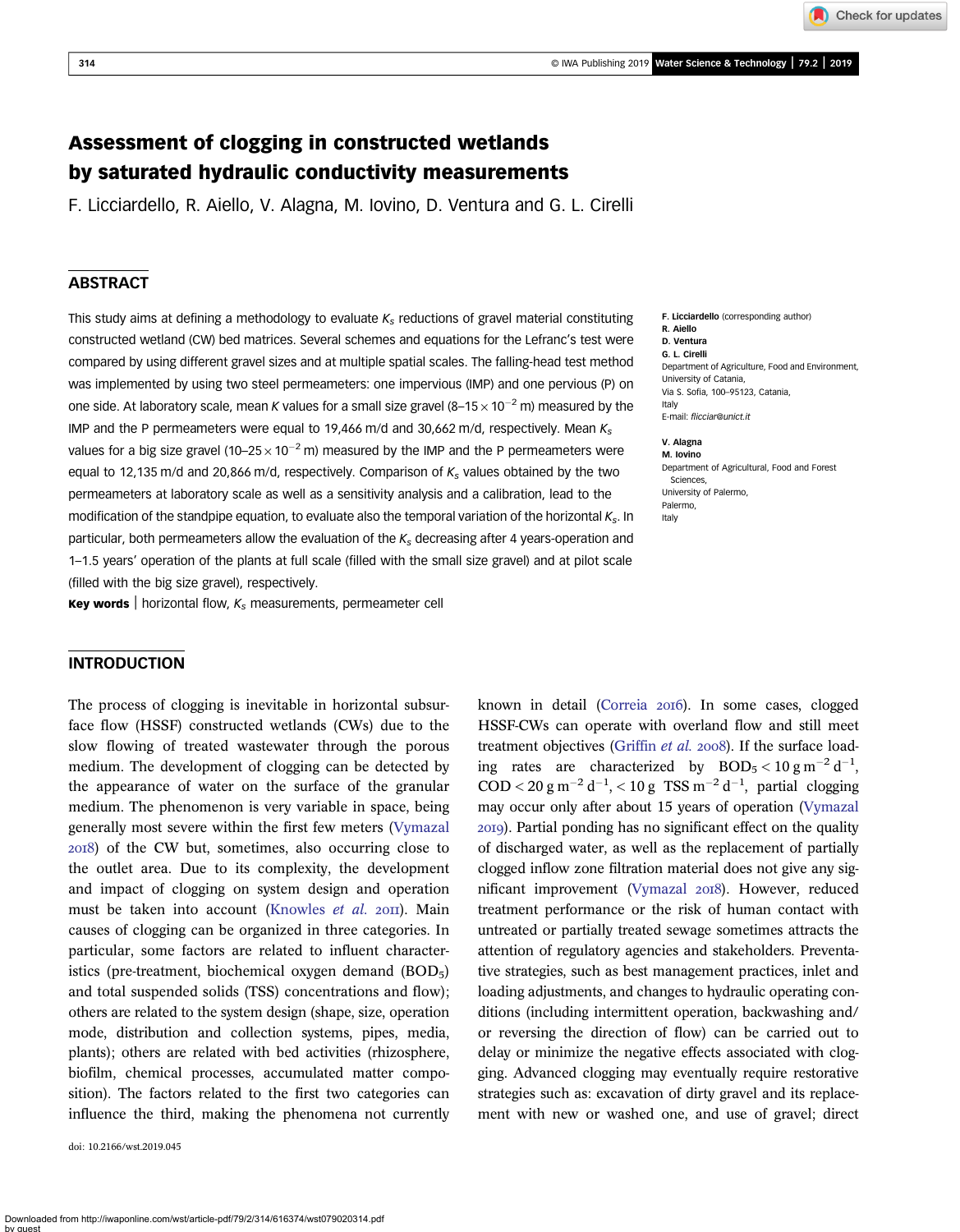application of chemicals to the gravel bed; and most recently, the application of earthworms to the system ([Nivala](#page-8-0) et al. 2012).

Due to the fact that clogging is a widespread operational problem in HSSF-CWs, as demonstrated by frequent reporting over the past two decades, it has become increasingly important to identify practical methods for its measurement.

Clogging assessment techniques include hydrodynamic visualisations by means of tracer tests ([Bowmer](#page-8-0)  $1987$ ; [Knowles](#page-8-0) et al. 2010), the analysis of accumulated solids in filter media [\(Caselles-Osorio & Garcia](#page-8-0) 2007; [Pedescoll](#page-8-0)  $et$  al. 2009), and determination of the hydraulic gradients between points in the filter media (from which the mean hydraulic conductivity can be estimated) ([Sandford](#page-8-0) et al. 1995; [Rodgers & Mulqueen](#page-8-0) 2006; [Suliman](#page-8-0) et al. 2006). The clogging process is very much affected by the size of filtration material and consequently by its saturated hydraulic conductivity  $(K_s)$ . Common laboratory methods in CW is not advisable, to measure  $K_s$  in CW due to the difficulties to take undisturbed media samples. For this reason, the measurement of  $K<sub>s</sub>$  in CWs have been mostly carried out by means of in situ methods ([Knowles](#page-8-0) et al. 2011).

 $K<sub>s</sub>$  measurements can be conducted by falling and constant head tests specifically developed to detect the potentially high hydraulic conductivity of wetland gravels. Ideally, these methods are able to measure a wide range of hydraulic conductivities of porous media, as determined by media properties and the stage of clogging (i.e.  $K_s$ values lower than 500 m/day that might be typical of the transition between clean and completely clogged media). The repeatability and accuracy of the methods used have been previously described in [Knowles & Davies](#page-8-0) (2009) and [Pedescoll](#page-8-0) et al. (2011). However, these methods need further validation tests, as development and appli-cation within this scope is relatively recent [\(Knowles](#page-8-0) et al.  $20II$ ; [Aiello](#page-8-0) *et al.*  $20I6$ ).

In particular, the falling head permeameter, based on Lefranc's test, has been used to measure  $K_s$  of CWs [\(Nivala](#page-8-0)  $et$   $al.$  2012), applying different schemes and equations suggested in literature [\(NAVFAC](#page-8-0) 1986).

This study aims at defining a methodology sufficiently accurate and relatively easy to implement, to estimate  $K_s$ reductions of gravel material constituting CW bed matrices due to clogging phenomena. In order to meet this aim, different schemes and equations for the Lefranc's test were compared by using different gravel sizes and at multiple spatial scales (laboratory, pilot and full plant) employing also a new type of *in situ* permeameter cell specifically developed for falling head tests.

## MATERIAL AND METHODS

### Experimental schemes implemented at laboratory scale

Different schemes can be applied to determine saturated hydraulic conductivity from falling-head tests conducted in a CW by in situ permeameter cell consisting of an open ended tube that may eventually encase the sample to be tested ([Morris & Knowles](#page-8-0) 2011).

Depending on the length of the cavity at the bottom of the piezometric tube, the measured  $K_s$  can represent the horizontal, three-dimensional or vertical saturated hydraulic conductivity within the measurement zone [\(Amoozegar](#page-8-0) ). If the cavity cannot be maintained during measurements due to soil collapse, a well screen can be attached at the bottom of the piezometric tube. According to the geometry of the cavity (that is the ratio between radius, R, and length, L) different schemes can be considered  $(NAVFAC I986)$  $(NAVFAC I986)$ . Three of them were tested in the present paper and were reported in [Figure 1](#page-2-0) (schemes 1 to 3), together with the corresponding equations to calculate  $K_s$ and their applicability conditions. In particular, scheme 1 and scheme 3 implied the use of an impervious permeameter cell (IMP) with and without gravel inside, respectively; scheme 2 implied the use of a pervious permeameter cell (P) without gravel inside. The scheme 1, also called the standpipe test, did not require a borehole to be drilled as the pipe was merely inserted directly into the substrate, which can save much time compared with schemes 2 and 3. Also, excavation of a borehole could be a disturbance to porous medium. As a disadvantage, this method did not allow to evaluate horizontal  $K_s$ . This could be not a problem for isotropic gravel (clean or not clogged gravels) but, given that the clogging process is likely not to be isotropic, vertical  $K_s$  values obtained by this method could be different from horizontal ones. On the other hand, to our knowledge, a scheme for predicting also horizontal  $K_s$  using a P permeameter and that does not require a borehole to be drilled was not proposed. Thus, scheme 4, which implies the use of P permeameter with gravel inside was also implemented. An arrangement similar to scheme 4 was already used in literature by [Pedescoll](#page-8-0) et al. (2009), but these authors calculated  $K_s$  by Equation (2) that properly corresponds to scheme 2 [\(Figure 1\)](#page-2-0). In the present paper, besides checking this combination (scheme  $4$  – Equation (2)), scheme  $4$  was applied using, as a first stage, the original Equation (1) and then a calibrated version of Equation (1), as described below.

In order to test the four proposed schemes, two different steel tubes were used (internal diameter 0.10 m and length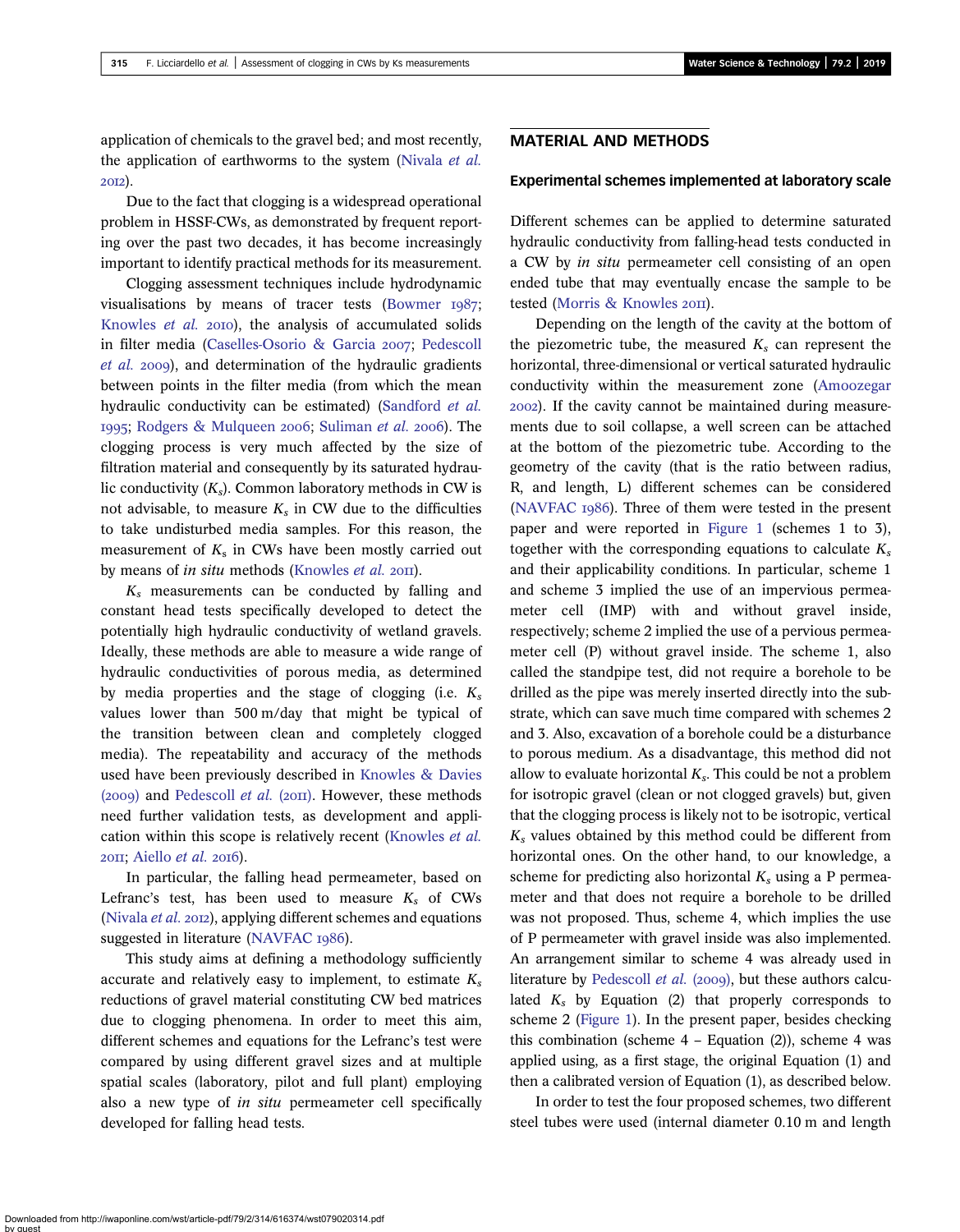<span id="page-2-0"></span>

Figure 1 Schemes and equations tested for K<sub>s</sub> measurements by falling-head method adapted from [NAVFAC 1986\)](#page-8-0). R is the radius of the tube (m), L is the submerged length of the tube (m), t is time (s) and H1 and H2 are the water levels (meters, m) in the permeameter cell corresponding to time  $t_1$  and  $t_2$  (s).

1.5 m), one being impervious (IMP permeameter) and one being pervious on one side (P permeameter) for a total area of  $3.11 \times 10^{-4}$  m<sup>2</sup>, distributed along 0.25 m from the bottom of the permeameter. The P permeameter was implemented in order to also evaluate the temporal variation of horizontal  $K_s$  by repeated measurements in the time. The permeameters were inserted, using a mallet, into the medium to a depth of about 0.32 m, after the creation of a small hole in the granular medium to reach the water table. To instantaneously add water to the permeameter (in a single-pulse mode) a plastic water reservoir (6.6 L volume) was assembled to the measurement units by means of a bulb valve (Figure 2).

Variation of the water level, H, within the permeameter was measured by a pressure probe (STS – Sensor Technik Sirnach, AG), connected to a laptop by means of a CR200-R (Campbell Scientific) data logger. The pressure probe was positioned inside the steel permeameter through a driver



Figure 2 | Permeameter unit for falling head tests.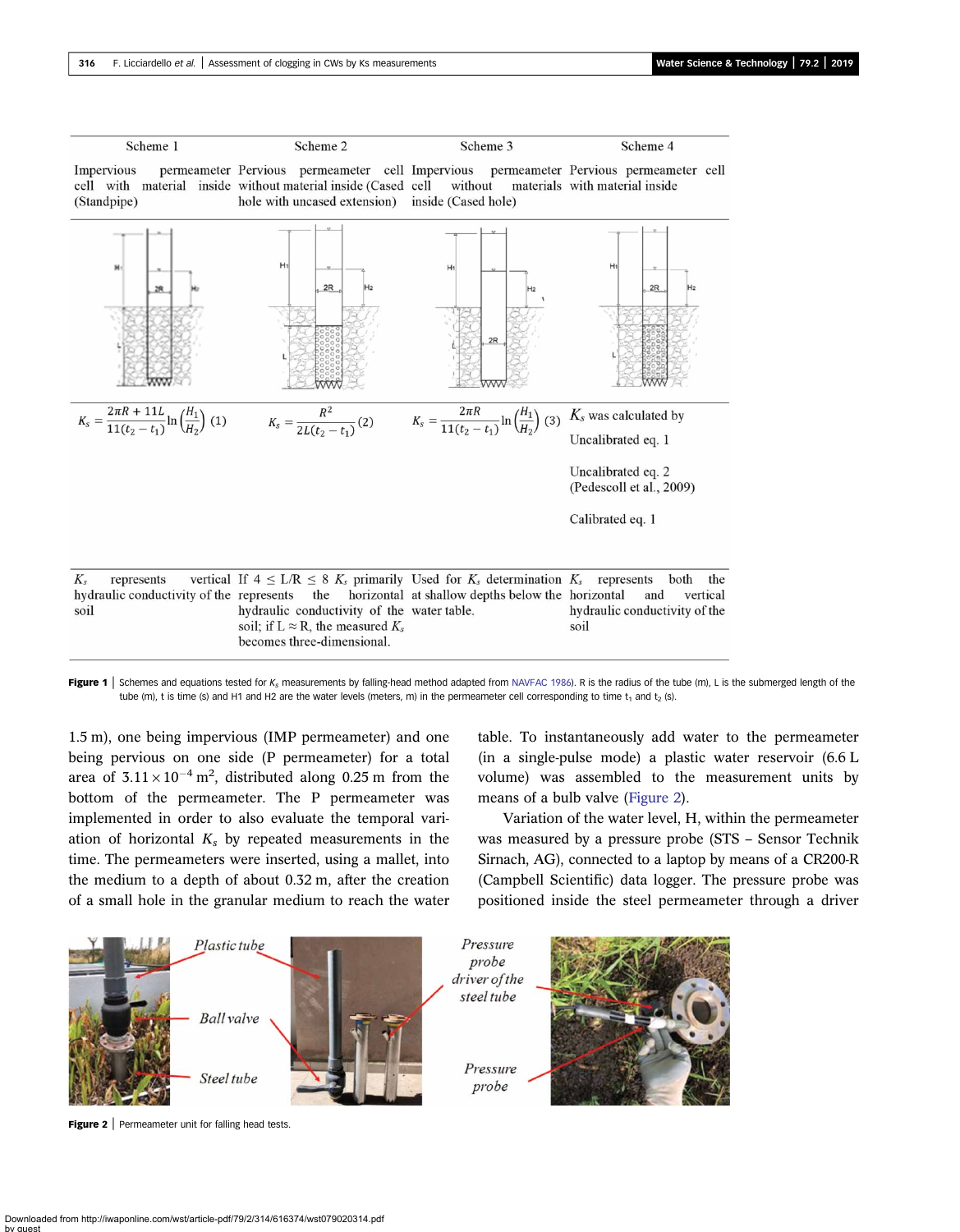<span id="page-3-0"></span>added to the device. The pressure value at atmospheric pressure was checked before each measurement started. Four water level data per second were recorded for a duration of 30 seconds. The decrease of water height inside the permeameter was monitored until the water reached the water table.

For each scheme – equation combination tested in the paper, in order to obtain the best fit between simulated and measured water levels, the sum of squared differences between the theoretical curve and that obtained in the field was minimized, to estimate the value of  $K_s$  by means of an iterative, nonlinear, procedure that make use of Excel solver (Frontline Systems, Incline Village, NV, USA):

$$
\sum_{t=0}^{n} = [H_{obs}(t) - H_{sim}(t)]^2
$$
\n(4)

where  $H_{obs}$  is the height of the water table level measured inside the permeameter at time t during the test  $(m)$ ;  $H_{sim}$ is the corresponding modelled data calculated by the different Equations (1)–(4) depending on the used scheme.

Ten falling head infiltration tests were performed at laboratory scale in a central point of a tank of  $1 \text{ m} \times 1 \text{ m}$ (Figure 3). Two different sizes of clean gravel medium,  $8-15 \times 10^{-2}$  m ('small') and  $10-25 \times 10^{-2}$  m ('large') were tested with the same procedure. The effective porosity, n, of both media was 0.4.

# Standpipe scheme calibration at laboratory scale by using both IMP and P permeameters

To make the original Equation (1) suitable for scheme 4, a calibration procedure was carried out. The values of  $K_s$ obtained by the combination of scheme 4 – original Equation (1)  $(P - K_s)$  and those obtained by the combination of scheme 1 – original Equation (1) (IMP –  $K_s$ ) were used to modify the original Equation (1). In particular, for the  $P - K_s$  values the R and L parameters of Equation (1) were reduced in order to obtain results closer to IMP –  $K_s$  values. To be more specific, R (equal to 5.0 cm) was fixed to 4.9 cm to account for a reduction of the cross permeameter area corresponding to the total area of the small lateral holes  $(3.11 \times 10^{-4} \text{ m}^2)$ . Then, it was assumed that P permeameter allowed water to flow out of the P permeameter at a smaller depth (from the level of the ground) than the IMP permeameter. Thus, L was reduced to give P-  $K_s$  values closer to those measured with the IMP permeameter. The calibration procedure of the original Equation (1) was applied to 'small' and 'large' size of clean gravel medium.

# Stand pipe scheme application at pilot and full scale by using both IMP and P permeameters

The combinations mentioned above (schemes 1 and 4 with original Equation (1)) were also tested at full and pilot scale in two experimental plants.

The hybrid CW system working as secondary wastewater treatment system of the Ikea® located in the industrial district of Catania, Eastern Sicily, Italy  $(37^{\circ}26'54.2'' N \ 15^{\circ}02'05.2'' E$ , 11 m a.s.l.) was considered as plant test at full scale. The plant is located in a semiarid climate area, characterized by an average annual precipitation of about 500 mm, and values of air temperature in summer reaching  $40^{\circ}$ C. The CW system was added to the pre-existing treatment system (including a sequential batch reactor system and a screening unit) in 2014, in order to respond to the high hydraulic and nitrogen load variability during the year. The sequential batch reactor system (SBR) was designed to treat a maximum flow rate of 30  $\mathrm{m}^3$  day<sup>-1</sup> (two batch phases every 12 h) and total nitrogen (TN) concentration of 135 mg  $L^{-1}$ . Anyway, during holidays or pre-holidays, wastewater flow rate could be 2–4 times greater than that during a normal working day, and NH<sub>4</sub> can be higher than 200 mg  $L^{-1}$ . The hybrid CW



Figure 3 | Measuring points inside the full scale, the pilot and the laboratory tank used to measure K<sub>s</sub>. A, B, C and D inside the full scale plant indicate repeated infiltration tests conducted around each fix installed piezometer.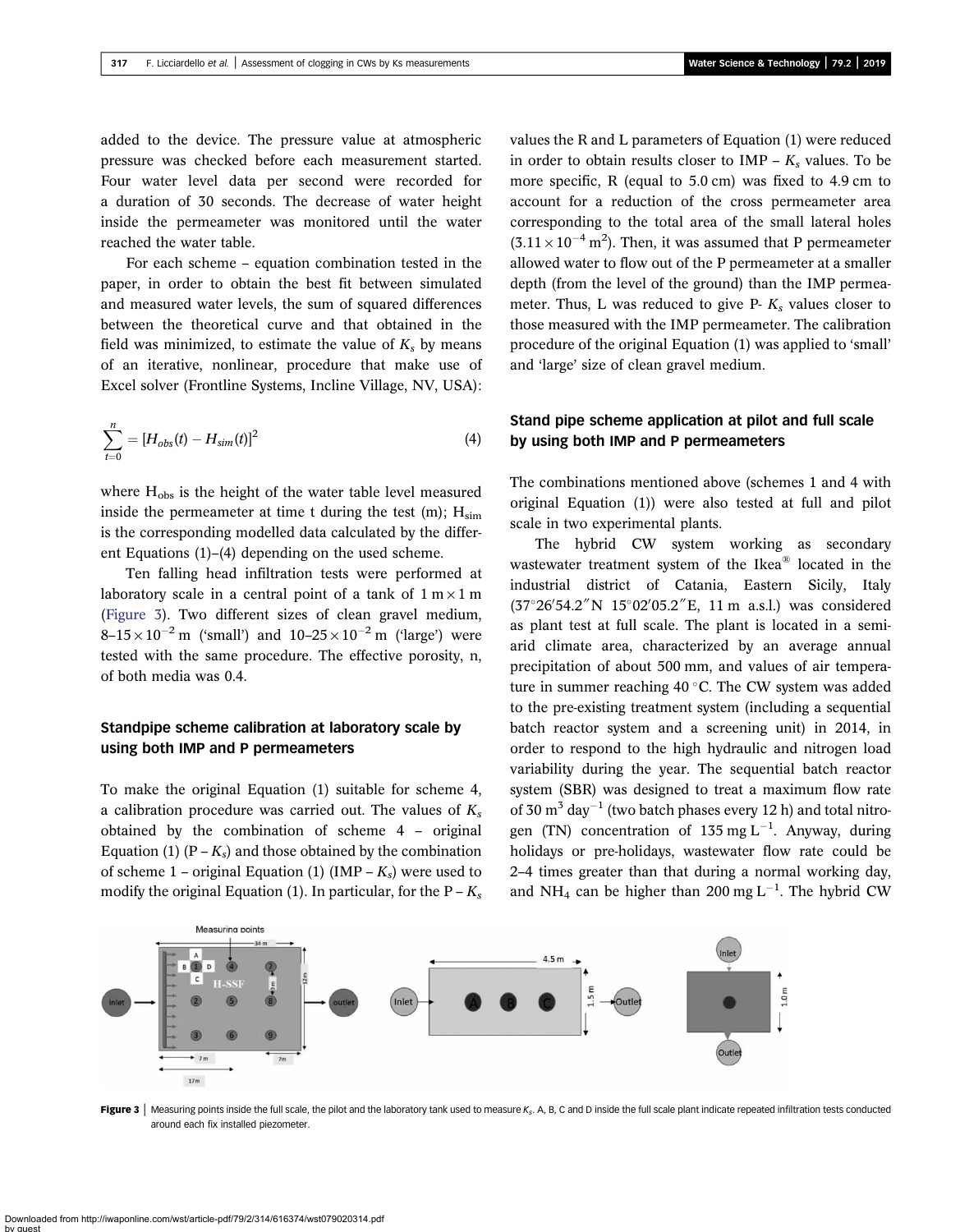<span id="page-4-0"></span>system includes three in series beds: a horizontal subsurface treatment wetland allowing a reduction of organic matter and suspended solids concentrations followed by two vertical subsurface flow treatment wetlands. The  $K_s$ measurements were carried out only in the horizontal subsurface treatment wetland filled with 'small size' gravel. This bed covered a surface area of about  $400 \text{ m}^2$  ( $12 \times 34 \text{ m}$ ) with a depth of 0.60 m, and it was planted (with a density of 3 plants  $m^{-2}$ ) in July 2014, with two different aquatic species *Phragmites australis* (for  $\approx 80\%$  of the horizontal flow (HF) surface area), and Iris pseudacorus close to the HF outlet. The bed was designed to be fed discontinuously, receiving  $30 \text{ m}^3$  daily effluent from SBR (two discharges of  $15 \text{ m}^3$  each one) and  $20 \text{ m}^3$  effluent from the screening unit, that bypass the SBR when the wastewater production exceeds the designed flow rate. The hydraulic loading rate of the bed varied between 75 and  $125 \text{ L m}^{-2} \text{ d}^{-1}$ . For more details about the full scale hybrid CW system, see [Marzo](#page-8-0) et al.  $(2018)$ .

The hybrid pilot scale CW, also located within the parking area of the retail store Ikea®, consists of a fiberglass retention pond (flow rate of  $2 \text{ m}^3/\text{d}$ ), followed by two identical parallel lines (flow rate  $1 \text{ m}^3/\text{d}$ ), each one including in series a HSSF bed and a free water surface (FWS) unit. The system, operating since the end of 2016 with a hydraulic retention time of 96 h per line, alternatively treated storm water of a parking area and the sequential batch reactor wastewater (WW) produced from the retail store (toilets, kitchens and bar). The  $K_s$  measurements were carried out in both HSSF beds (H1 and H2) filled with the 'large size' gravel. Both HSSF beds, characterized by a width of 1.5 m, a length of 4.5 m and having a depth of 1.1 m, were planted with Canna indica. The falling head tests were carried out at a distance of  $1 \text{ m}$  (A),  $2 \text{ m}$  (B) and  $3 \text{ m}$  (C) from the inlet ([Figure 3](#page-3-0)). For more details about the pilot scale hybrid CW system see [Ventura](#page-8-0) et al. (2018).

The  $K_s$  measuring points at laboratory, pilot and full scale plants are represented in [Figure 3](#page-3-0). Four falling head infiltration tests were performed for each of the nine measuring points located in the full scale plant. Mean  $K_s$  was then

calculated by averaging  $4 \times 3 K_s$  data obtained at each transect at the same distance from the inlet (i.e. 1-2-3, 4-5-6, 7-8-9) ([Figure 3\)](#page-3-0). Three falling head infiltration tests were performed for each of the three measuring points located in the pilot scale plant; in this case, given that the two beds work in parallel, the tests were repeated in both beds. The falling head tests at full scale were carried out in April 2018, whereas at pilot scale in February and June 2018.

### RESULTS

# Ks values obtained at laboratory, pilot and full scale by using [NAVFAC \(1986\)](#page-8-0) schemes and equations

Table 1 reports mean  $K_s$  values ( $N = 10$ ) for both sizes of clean gravel obtained by using P and IMP permeameters at laboratory scale, as well as, the ratio between  $P - K_s$  and IMP –  $K_s$  s mean values. Unexpectedly, the  $K_s$  was lower for the 'big' gravel than the 'small 'one, probably due to a lower uniformity and to a prevalent angular shape of bed matrix. As expected, P permeameter gave higher values of  $K<sub>s</sub>$  than IMP permeameter for both size of gravels; the ratio between P –  $K_s$  and IMP –  $K_s$  values was 1.6 and 1.7, respectively, for 'small' and 'big' size gravels. The highest standard deviation (3,903 m/d) was observed in correspondence to the highest mean  $K_s$  values (P permeameter filled with 'small' size material).

[Table 2](#page-5-0) reports mean  $K_s$  values ( $N = 4$  repetitions  $\times 9$ piezometers  $= 36$ ) measured around the nine measuring points at the full scale plant by using P and IMP permeameters and the corresponding standard deviations. All  $K_s$ values obtained with the IMP permeameter were lower than the values observed for the clean gravel at laboratory scale (Table 1), with reductions up to about 90% in the area close to the inlet and up to about 55–65% in the middle and in the outlet areas. The behaviour was the same when the P permeameter was used. The reductions were higher than the variability of measurements, being maximum standard deviation value equal to 2,022 m/d for

**Table 1** Mean and standard deviation of saturated hydraulic conductivity  $K_s$  ( $N = 10$ ) at laboratory scale for both small and big sizes of clean gravel

| Small size $(8-15 \times 10^{-2} \text{ m})$ |             |       | Big size (10–25 $\times$ 10 <sup>–2</sup> m) |             |           |  |
|----------------------------------------------|-------------|-------|----------------------------------------------|-------------|-----------|--|
|                                              | $K_s$ (m/d) | SD    |                                              | $K_s$ (m/d) | <b>SD</b> |  |
| IMP permeameter                              | 19,466      | 1,553 | <b>IMP</b> permeameter                       | 12,135      | 1,591     |  |
| P permeameter                                | 30,662      | 3,903 | P permeameter                                | 20,866      | 1,628     |  |
| P/IMP                                        | 1.6         | -     | P/IMP                                        | 1.7         |           |  |

Downloaded from http://iwaponline.com/wst/article-pdf/79/2/314/616374/wst079020314.pdf by guest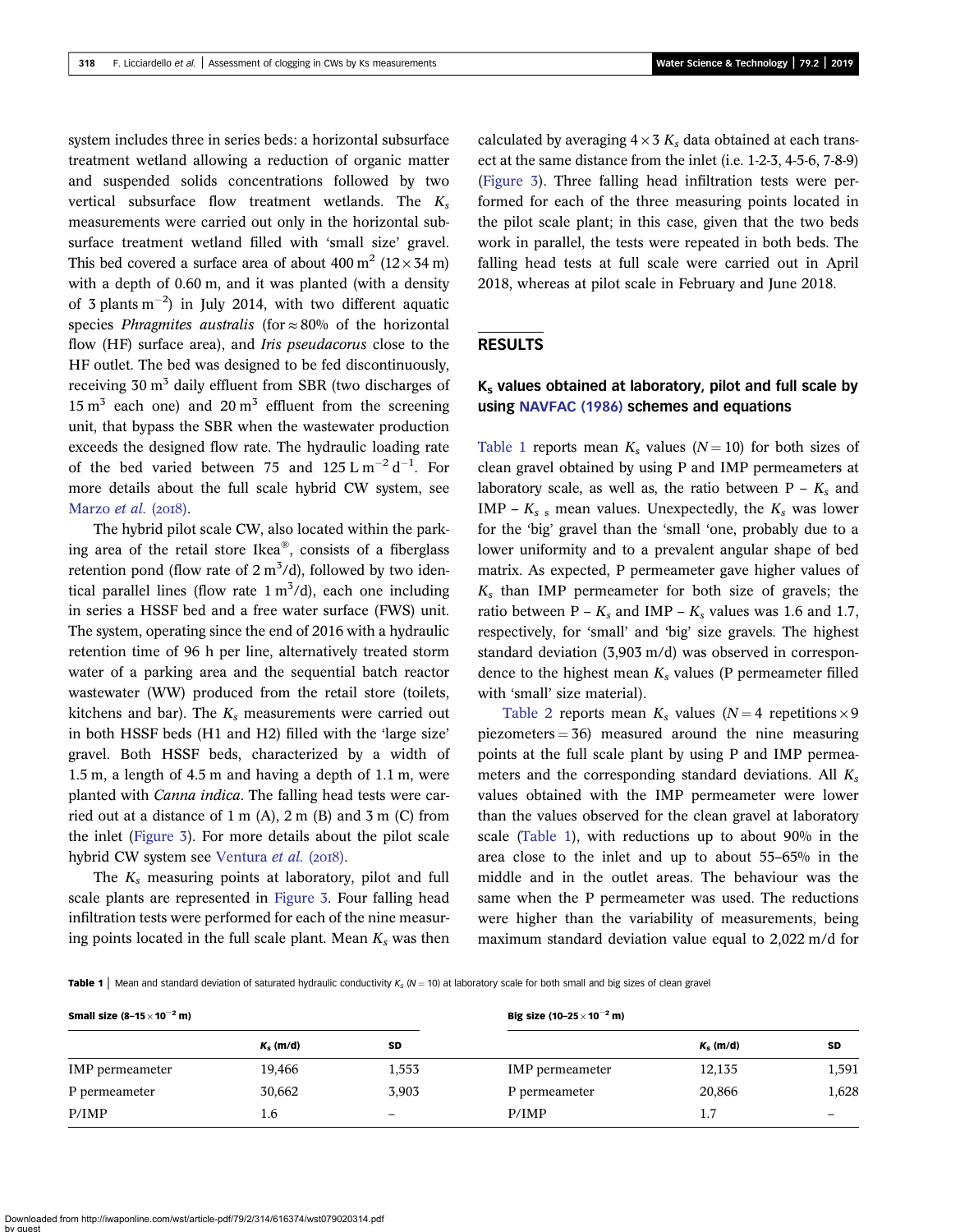| <b>Distance from</b><br>the inlet (m) | Piezometer     | <b>IMP</b>  |           | $P - EQ1$   |       | P - CAL EQ1 |       |
|---------------------------------------|----------------|-------------|-----------|-------------|-------|-------------|-------|
|                                       |                | $K_s$ (m/d) | <b>SD</b> | $K_s$ (m/d) | SD    | $K_s$ (m/d) | SD    |
| 7                                     |                | 3,999       | 1,300     | 5,045       | 1,130 | 3,072       | 614   |
| 17                                    | $\overline{4}$ | 6,896       | 2,022     | 8,629       | 298   | 6,500       | 1,677 |
| 27                                    | 7              | 8,629       | 1,769     | 11,819      | 945   | 7,311       | 585   |
| 7                                     | 2              | 4,023       | 1,044     | 6,520       | 1,482 | 4,546       | 961   |
| 17                                    | 5              | 8,123       | 1,329     | 10,217      | 2,937 | 10,217      | 2,937 |
| 27                                    | 8              | 5,810       | 1,182     | 9,014       | 796   | 5,301       | 716   |
| 7                                     | 3              | 2,604       | 1,374     | 2,554       | 512   | 2,046       | 575   |
| 17                                    | 6              | 9,061       | 1,646     | 13,659      | 1,283 | 8,449       | 793   |
| 27                                    | 9              | 6,661       | 1,458     | 10,843      | 1,183 | 6,310       | 471   |

<span id="page-5-0"></span>Table 2 | Mean values of saturated hydraulic conductivity  $K_1(N=4)$  measured in the nine points inside the full scale plant and their standard deviation (SD) after 4 years' operation

the IMP permeameter and 2,937 m/d for the P permeameter. Mean  $K_s$  values ( $N = 4$  repetitions x 3 piezometers = 12) obtained by averaging the measurements at each transect from the inlet are reported in Figure 4. Mean  $K_s$  values close to the inlet were 5.5 and 4.1 times lower than those measured for the clean gravel by IMP and P permeameters, respectively. In the middle and in the outlet areas of the full scale CW both permeameters gave mean  $K_s$  values 2.2 times lower than those measured for the clean gravel.

[Table 3](#page-6-0) reports  $K_s$  mean values (N8 = 3 repetitions  $\times$  3 piezometers  $\times$  2 beds = 18) measured in both pilot beds (H1 and H2), filled with 'big size' material, at different distance from the inlet in February and June 2018 by using IMP and P permeameters. At both sampling dates,  $K_s$  values were lower than the value measured for the clean gravel [\(Table 1](#page-4-0)) just in the area close to the inlet in both beds and in the H2 bed also in the area close to the



**Figure 4** | Variation of  $K_s$  measured by pervious (P) and impervious (IMP) permeameters, and their ratio (P/IMP), along the full scale plant after 4 years' operation.

outlet. Anyway,  $K_s$  values measured in February and in June were very similar for all sampling points and for both beds, therefore only the  $K_s$  reductions with respect to clean gravel will be discussed. The  $K_s$  reductions measured with the IMP permeameter were higher than the maximum standard deviation of the repetitions in the same place and time equal to about 1,500 m/d. Mean  $K_s$  values measured in the middle areas and close to the outlet were sometimes even higher than the values observed for the clean gravel (i.e. point H1-A and H2-C when IMP permeameter was used and H1-C for P permeameter). This behaviour could be due to the high variability of  $K_s$  values, being those values in the range of the measured variability of the parameter. The behaviour of  $K_s$  values observed with the P permeameter was similar to that obtained for IMP permeameter. Anyway,  $K_s$  reductions after the operation period measured by P permeameter were lower than those observed by using the IMP permeameter and standard deviation of the repetitions in the same place and time reached about 2,646 m/d. Again, the highest variation of the measurements was associated to a very high mean  $K_s$ value ([Table 3](#page-6-0)). [Figure 5](#page-6-0) reports the behaviour of  $K_s$ values averaged between both pilot beds  $(N = 3$  repetitions  $\times$  1 piezometer  $\times$  2 beds = 6) after 1 and 1.5 years' operation. Again, it was clear that there was not a significant  $K_s$  reduction from February to June 2018. Mean  $K_s$  values close to the inlet were 83% and 97% of the  $K_s$  values measured for the clean gravel by IMP and P permeameters, respectively.

The saturated hydraulic conductivity values obtained by using the scheme 2 and the respective equation were lower than those obtained by using scheme 1 and Equation (1) of about one order-of-magnitude. However, the  $K_s$  values obtained by using the scheme 3 and the respective equation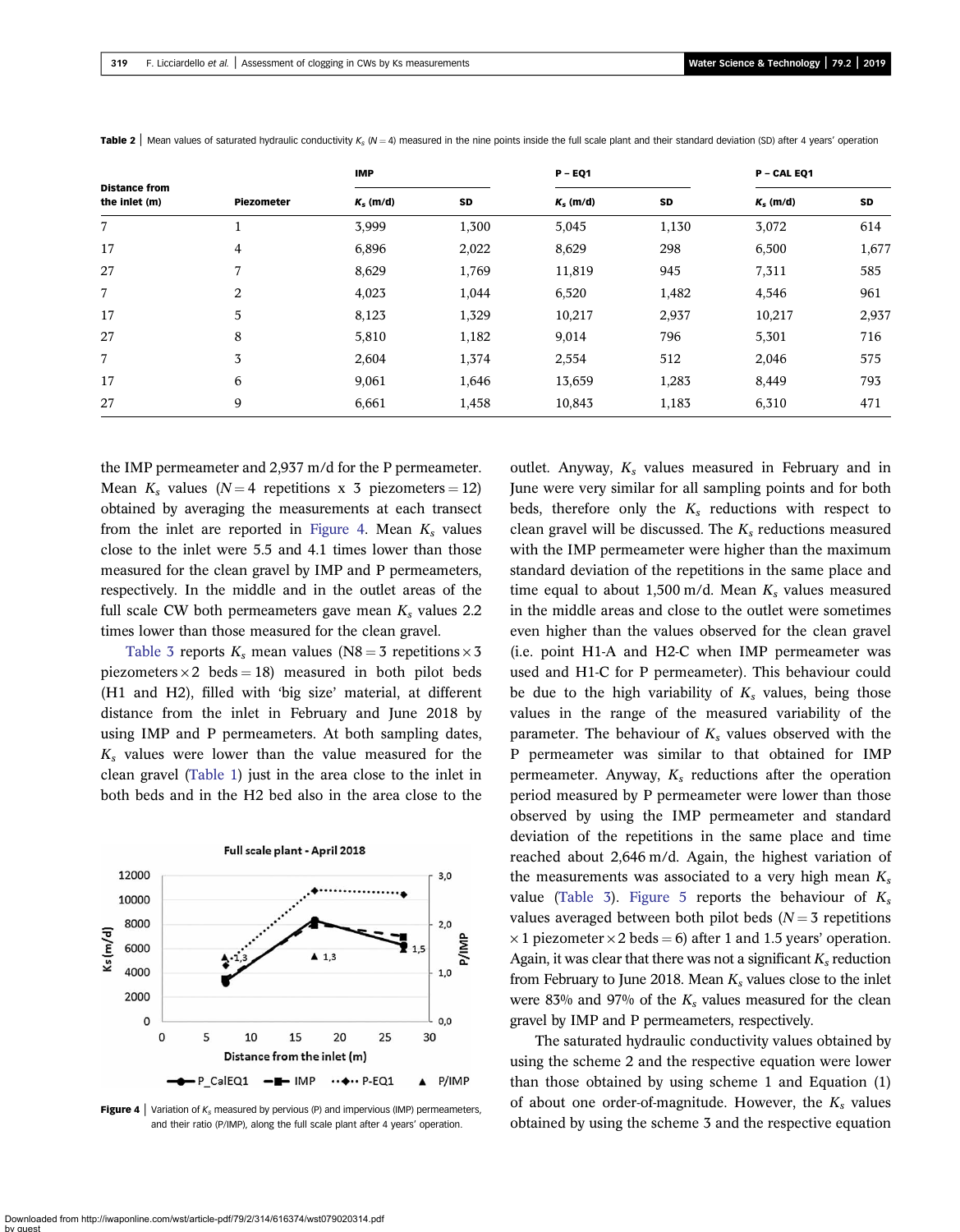| <b>Distance from the</b><br>inlet (m) | <b>Position</b>  | <b>IMP</b>  |       | $P - EQ1$   |       | P - CAL EQ1 |           |
|---------------------------------------|------------------|-------------|-------|-------------|-------|-------------|-----------|
|                                       |                  | $K_s$ (m/d) | SD    | $K_s$ (m/d) | SD    | $K_s$ (m/d) | <b>SD</b> |
| February 2018                         |                  |             |       |             |       |             |           |
| $\mathbf{1}$                          | H1 A             | 10,066      | 1,024 | 19,988      | 1,820 | 11,280      | 980       |
| 2                                     | H1B              | 13,807      | 1,380 | 21,132      | 1,902 | 11,925      | 1,400     |
| 3                                     | H <sub>1</sub> C | 12,175      | 1,100 | 20,762      | 1,154 | 11,717      | 1,150     |
| $\mathbf 1$                           | H2A              | 10,222      | 922   | 20,368      | 1,042 | 10,783      | 1,010     |
| 2                                     | H2B              | 11,564      | 1,453 | 21,348      | 2,170 | 12,047      | 1,340     |
| 3                                     | H2C              | 8,384       | 1,072 | 19,550      | 2,215 | 11,032      | 1,040     |
| <b>June 2018</b>                      |                  |             |       |             |       |             |           |
| $\mathbf 1$                           | H <sub>1</sub> A | 10,484      | 489   | 19,544      | 2,001 | 10,341      | 1,059     |
| 2                                     | H1B              | 11,733      | 1,496 | 19,991      | 2,646 | 10,818      | 1,400     |
| 3                                     | H <sub>1</sub> C | 12,125      | 961   | 21,164      | 1,260 | 11,522      | 1,200     |
| $\mathbf 1$                           | H2A              | 9,387       | 1,085 | 18,839      | 942   | 9,969       | 498       |
| 2                                     | H2B              | 11,007      | 1,486 | 20,482      | 1,985 | 10,838      | 1,050     |
| 3                                     | H2C              | 9,614       | 1,075 | 17,745      | 2,545 | 9,390       | 1,347     |

<span id="page-6-0"></span>**Table 3** Mean values of saturated hydraulic conductivity K<sub>s</sub> (N = 4) measured along H1 and H2 pilot beds and their standard deviation (SD)

were not reliable due to the fast lowering of the water level inside the permeameter. Anyway, schemes 2 and 3 were too time consuming and difficult to apply, especially at real scale plants.

## $K_s$  values obtained by scheme 4 and calibrated Equation (1)

As expected,  $K_s$  values obtained at each spatial scale, by uncalibrated Equation (1) and scheme 4 were overestimated. To assess the degree of overestimation, the ratio between  $K_s$ values obtained for clean gravel and after the operation in both full ( $N = 12$ ) and pilot scale ( $N = 6$ ) plants was calculated for P and IMP permeameters.

The ratio for clean gravels was very similar for 'small' and 'big' size materials being 1.6 and 1.7, respectively. After the operation period, the ratio P/IMP of the mean  $K<sub>s</sub>$  values was different along both plants (considering inlet, middle and outlet areas). In particular, the ratio varied in the range of 1.3–1.5 for the 'small' size material and 1.7–2.0 for the 'big' size material ([Figures 4](#page-5-0) and 5). The variation could be due to a non-uniform spatial and temporal evolution of the clogging process. In particular, in the middle area of the pilot plant, where there was almost no clogging, and  $K_s$  values measured after the 1.5 years' operation period were the same of those obtained for the clean gravel, the ratio value of 1.7 was confirmed. This result can help in the reliability of the proposed methodology.



H1 - H2 pilot beds - Feb 2018

#### H1 - H2 pilot beds - June 2018

Figure 5 | Variation of K<sub>s</sub> values measured by pervious (P) and impervious (IMP) permeameters, and their ratio (P/IMP), along the two beds (H1 and H2) at pilot scale plant.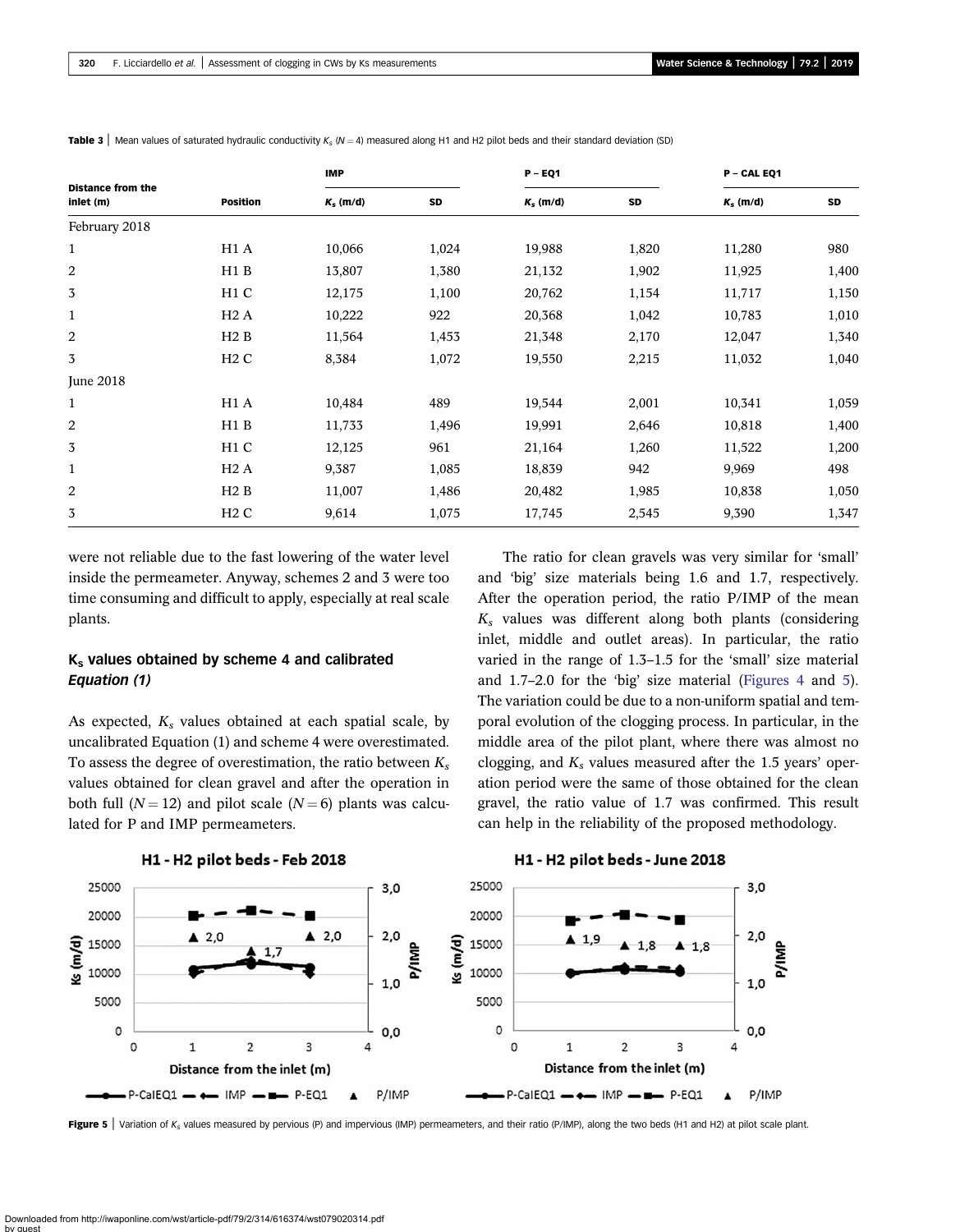Results of the sensitivity analysis carried out by using clean gravels at laboratory scale, showed that  $K_s$  values were not very sensitive to the reduction of R up to 10%. On the other hand, the  $K_s$  values were very sensible to the variation of L that was changed from 10% to 50% from the initial value of 32 cm. The values that allowed us to obtain  $P - K_s$  values closest to IMP –  $K_s$  values, and so to calibrated Equation (1), were  $L = 18$  cm for the 'large' size material and  $L = 20$  cm for the 'small' size material.

Calibrated Equation (1) was applied to  $K_s$  values measured at full ([Table 2\)](#page-5-0) and pilot ([Table 3](#page-6-0)) scale CWs. The standard deviations among repetitions in the same place or close to each other were of the same order-of-magnitude of those obtained for P permeameter. The variation of  $K_s$  values averaged among those obtained at the same distance from the inlet after the operation period of beds and that take into account also the accumulation of clogging in the horizontal direction is also showed in [Figures 4](#page-5-0) and [5](#page-6-0) for full and pilot scale CW beds.

# **DISCUSSION**

The decrease of  $K_s$  after the CW operation period was higher in the full scale plant than in the pilot scale plant, probably due to the longer operation life and a higher organic load (data not shown). As widely reported in litera-ture [\(Knowles & Davies](#page-8-0) 2009; [Pedescoll](#page-8-0) et al. 2012; [Vymazal](#page-8-0) ), the clogging phenomena were more severe in the area close to the inlet of both plants. However, the observed  $K_s$ reduction in the area close to the outlet of the H2 were also documented in literature [\(Correia](#page-8-0) 2016).

The saturated hydraulic conductivity determined with the implemented IMP permeameter and modelled with Equation (1) gave values comparable to those reported in literature for clean gravels with similar sizes and porosity. In particular, Reed *[et al.](#page-8-0)* (1995) for media with  $8 < D_{10} < 16$  mm and  $30 < n < 38\%$  reported  $K_s$  values ranging from 500 to 10,000 m/d, whereas for media with  $16 < D_{10} < 32$  mm and  $36 < n < 40\%$ , the  $K_s$  values ranged from 10,000 to 50,000 m/d. In other studies,  $K_s$  observed with different method (i.e. surveys) are of the same-order-of-magnitude in the area close to the outlet (Knowles  $\&$  Davies 2009; [Nivala](#page-8-0) et al. 2012). Contrarily, in some studies [\(Caselles-](#page-8-0)[Osorio & Garcia](#page-8-0) 2007; [Pedescoll](#page-8-0) et al. 2009) lower  $K_s$ values are reported (maximum values at the outlet area 810 m/d). However, these studies, applied the scheme 4 with Equation (2), thus this combination was also verified in the present paper. The results showed that, in this case, mean  $K_s$  values were lower than those obtained with other schemes up to a factor of 25; however, they were of the same orderof-magnitude compared to those of the cited studies.

Therefore, results showed that scheme 1 used with Equation (1) was the most suitable to measure  $K_s$  in clean gravels or unclogged media where the isotropic conditions are still valid, and vertical and horizontal  $K_s$  are the same. During the operation period of CWs at both pilot and full scales, the clogging phenomenon made the medium nonisotropic, so, vertical  $K_s$  alone was not representative anymore. Calibrated Equation (1) (by using L and R optimized values) allowed us to use P permeameter to evaluate  $K_s$  variation during the operation period of CWs taking into account also the influence of clogging in the horizontal direction and also saving time. High standard deviations among repetitions carried out in the same place (for pilot scale plant) or close to each other (for full scale plant) and at the same sampling data were often associated at higher  $K_s$  values, generally, they were higher for  $P - K_s$  values. This phenomenon should be reduced during CW operation period, namely when the use of P permeameter will become more useful, due to the increasing of clogging and the consequent decreasing of  $K_s$ . It seems that as soon as the clogging increases, the ratio P/IMP moves away from the value obtained for clean gravels; this behaviour can confirm the reliability of the procedure.

# **CONCLUSIONS**

The falling head method for saturated hydraulic conductivity measurements was suitable to assess clogging in CWs at different locations in full scale and pilot scale CWs filled with different size of gravels and after different operation periods (from 1 to 4 years). In particular, the IMP implemented permeameter used with the original equation was the most suitable method to measure  $K_s$  in clean gravels (i.e. unclogged) media where the isotropic conditions are still valid, and vertical and horizontal  $K_s$  are the same. After the starting of the clogging process, vertical  $K_s$ alone was not representative anymore. An implemented P permeameter used with a calibrated equation allowed us to evaluate  $K_s$  variations taking into account also the influence of clogging in the horizontal direction and also saving time. The decrease of  $K_s$  during the CWs operation period was higher in the full scale plant than in the pilot scale plant, probably due to the longer operation life and a higher organic load. As widely reported in literature, the clogging process was more severe in the area close to the inlet of both plants.